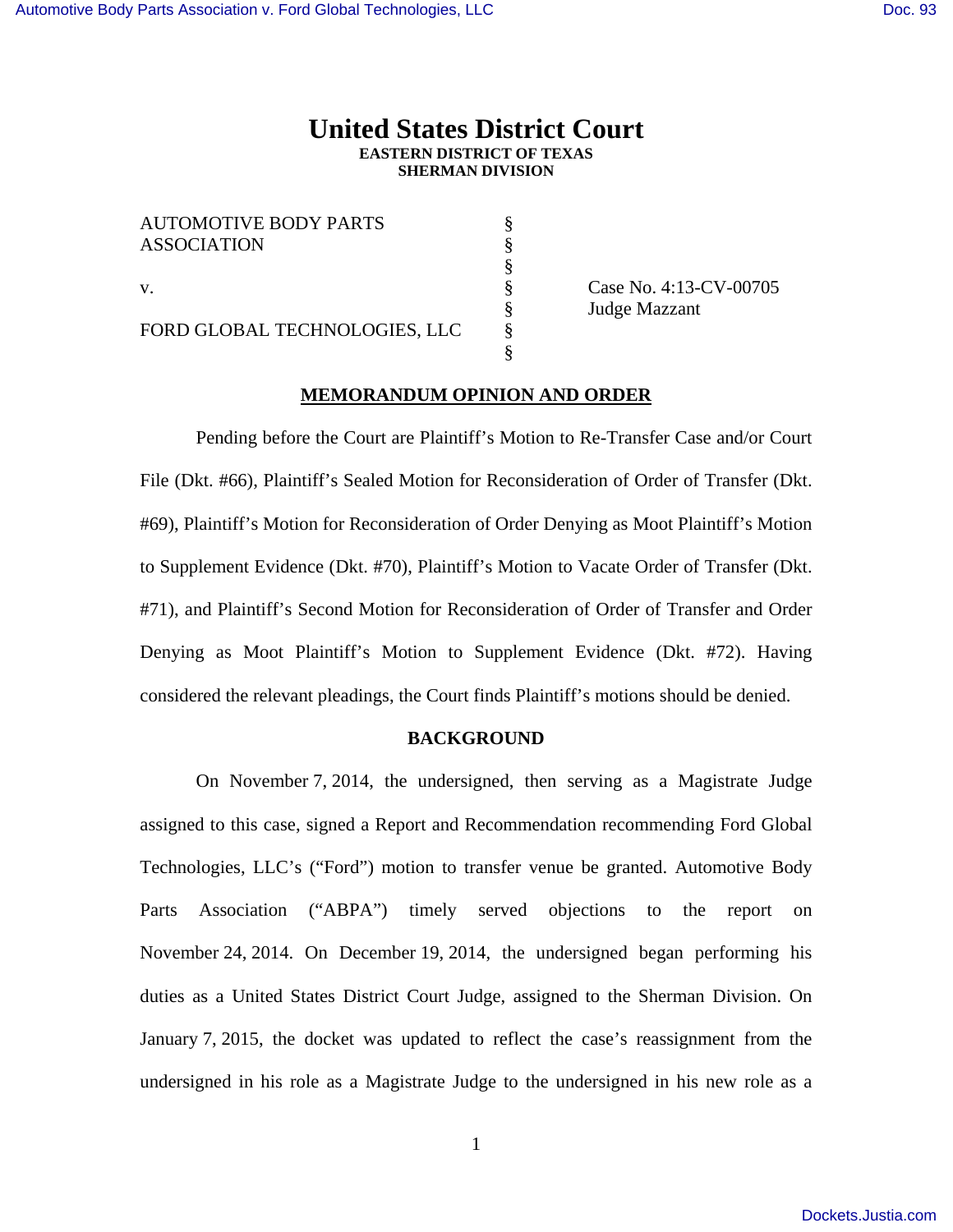United States District Court Judge. Shortly following this reassignment, the undersigned, after considering all briefings on the motions, the Report and Recommendation, and all objections, filed a Memorandum Opinion and Order granting Ford's Motion to Transfer Venue (Dkt. #62). The Memorandum Opinion and Order contained the following footnote: "On November 7, 2014, the undersigned entered a report and recommendation in this case as the United States Magistrate Judge to whom this case was referred. This case is now assigned to the undersigned as the presiding United States District Judge, and this memorandum opinion and order is issued accordingly." *Id*. The Memorandum Opinion and Order, which directed the Clerk to transfer this case to the United States District Court for the Eastern District of Michigan, was entered on January 8, 2015. On January 14, 2015, the case was docketed in the Eastern District of Michigan.

Plaintiff filed its Motion to Re-Transfer Case and/or Court File (Dkt. #66) on January 20, 2015. On January 28, 2015, Plaintiff filed its Sealed Motion for Reconsideration of Order of Transfer (Dkt. #69). Plaintiff filed its Motion for Reconsideration of Order Denying as Moot Plaintiff's Motion to Supplement Evidence (Dkt. #70) on January 29, 2015. And on February 4, 2015, Plaintiff filed its Motion to Vacate Order of Transfer (Dkt. #71), as well as its Second Motion for Reconsideration of Order of Transfer and Order Denying as Moot Plaintiff's Motion to Supplement Evidence (Dkt. #72).

### **LEGAL STANDARD**

It is well established that "[o]nce the files in a case are transferred physically to the court in the transferee district, the transferor court loses all jurisdiction over the case, including the power to review the transfer." *Schwartz v. Curtis*, No. 4:07-CV-3494, 2008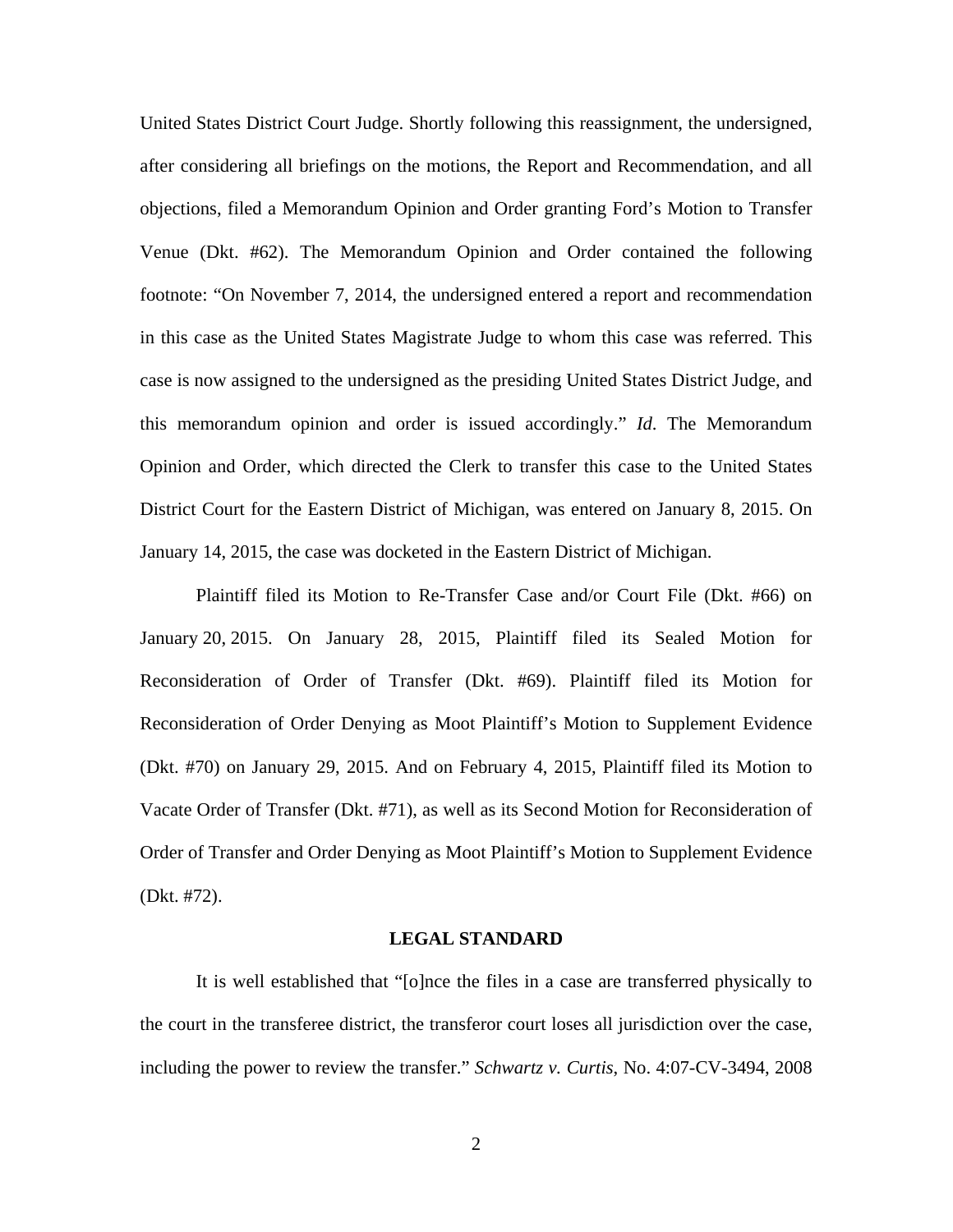WL 4467560, at \*1 (S.D. Tex. Oct. 2, 2008) (quoting *Chrysler Credit Corp. v. County Chrysler, Inc*., 928 F.2d 1509, 1516-17 (10th Cir. 1991)). "The date the papers in the transferred case are docketed in the transferee court . . . forms the effective date that jurisdiction in the transferor court is terminated," and this date "also forms the effective date that appellate jurisdiction in the transferor circuit is terminated; the transfer order becomes unreviewable as of that date." *Chrysler Credit Corp. v. Country Chrysler, Inc.*, 928 F.2d 1509, 1517 (10th Cir. 1991) (internal citations omitted); s*ee generally*, *In re Sw. Mobile Homes, Inc.*, 317 F.2d 65 (5th Cir. 1963) (per curiam) (holding district court lost jurisdiction once transfer was complete); 15 Fed. Prac. & Proc. Juris. § 3846 (4th ed.) ("When a motion for transfer . . . is granted and the papers are lodged with the clerk of the transferee court, the transferor court and the appellate court for the circuit in which that court sits lose jurisdiction over the case and may not proceed further with regard to it.").

## **ANALYSIS**

Both the Fifth Circuit and the Eastern District of Texas have previously addressed a court's jurisdiction over a case where the transfer of the case to another court has been completed. In a case where a petitioner moved for leave to file a petition for mandamus to require a district judge to vacate a transfer order, the Fifth Circuit held that "when the petitioner's motion for leave was filed in this Court, the transfer was complete and the District Court . . . had already lost jurisdiction." *In re Sw. Mobile Homes, Inc.*, 317 F.2d at 66. In that case, the District Judge, after hearing the motion to transfer, had advised the parties that the action would be transferred at that time. Three days after the hearing, a formal order of transfer was entered. The papers were received by and docketed in the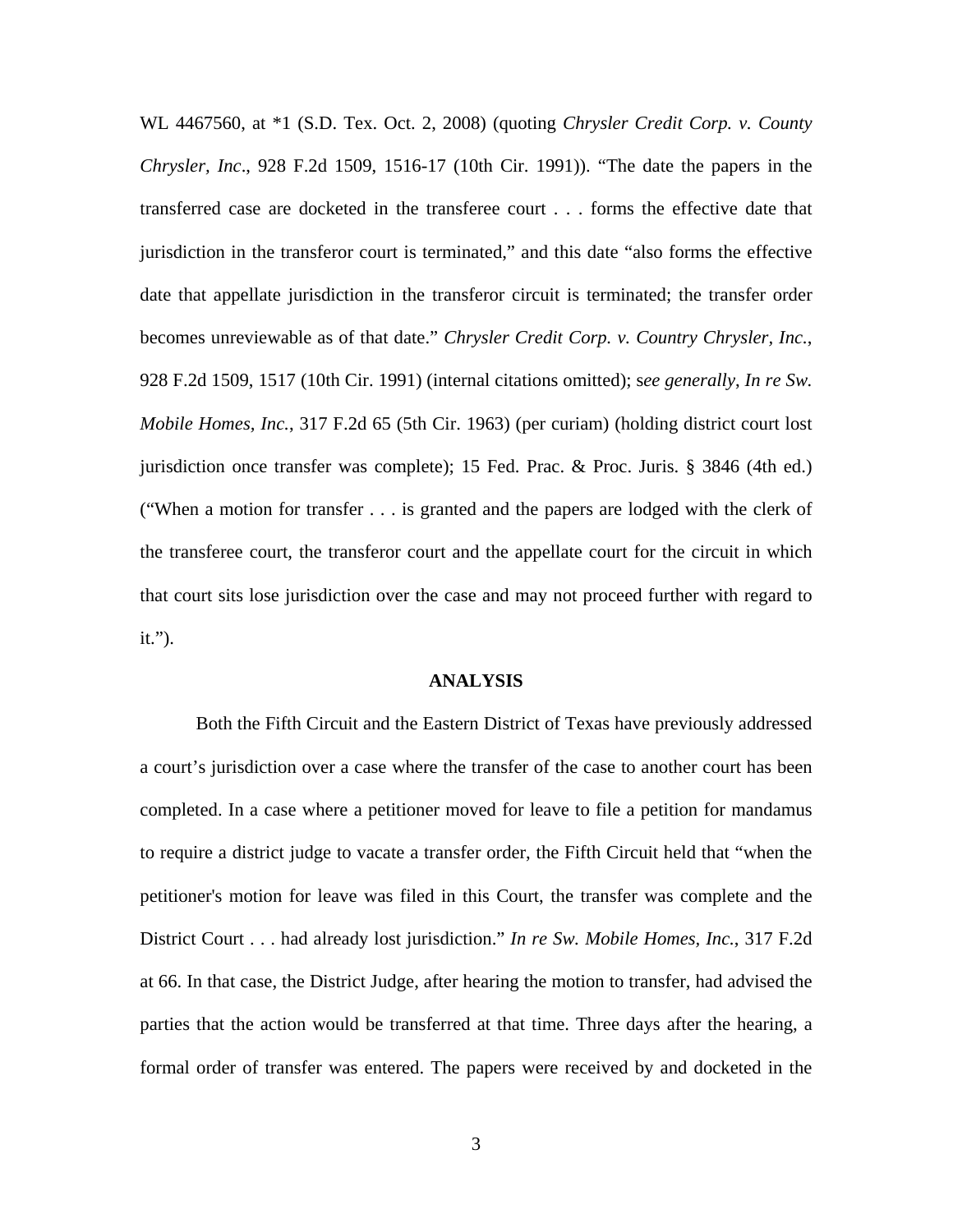transferee district court two days after the formal order was entered. Two days after the case had been docketed in the transferee court, petitioner filed its motion for leave to file a petition for mandamus. The Fifth Circuit noted that the petitioner had not seasonably moved for a stay within which to seek review of the transfer, and because the district court had already lost jurisdiction, it was "extremely doubtful" whether the Fifth Circuit still "ha[d] the power to compel the District Judge to vacate his order transferring the action." *Id*.

Similarly, the exact issue presented here was addressed in *Lands v. St. Louis Sw. R.R. Co*. The court in *Lands* granted a motion to transfer. After the case file had already been forwarded to the transferee jurisdiction, Plaintiff's counsel filed a motion to reconsider. The court held that "[t]he transfer has been made, the clerk has forwarded the file . . . and no stay was sought; thus, this court denies the motion for reconsideration." *Lands v. St. Louis Sw. R.R. Co.*, 648 F. Supp. 322, 325 (E.D. Tex. 1986).

The present case was docketed in the Eastern District of Michigan on January 14, 2015. As such, January 14, 2015 is the effective date that this Court's jurisdiction over the matter was terminated. However, none of Plaintiff's motions presently before the Court were timely filed prior to the January 14, 2015 change of jurisdiction.

ABPA did not file any motions to stay the transfer and indicated that in making that decision, it relied on a provision of Local Rule CV-83(b) (Dkt. #86 at 3). Local Rule CV-83(b) states that "[a]bsent an order of the court to the contrary, no sooner than the twenty-first day following an order of the court transferring the case to another district court or remanding it to the appropriate state court, the clerk shall transmit the case file to the directed court." E.D. Tex. Local Rule CV-83(b). This reliance on the local rule was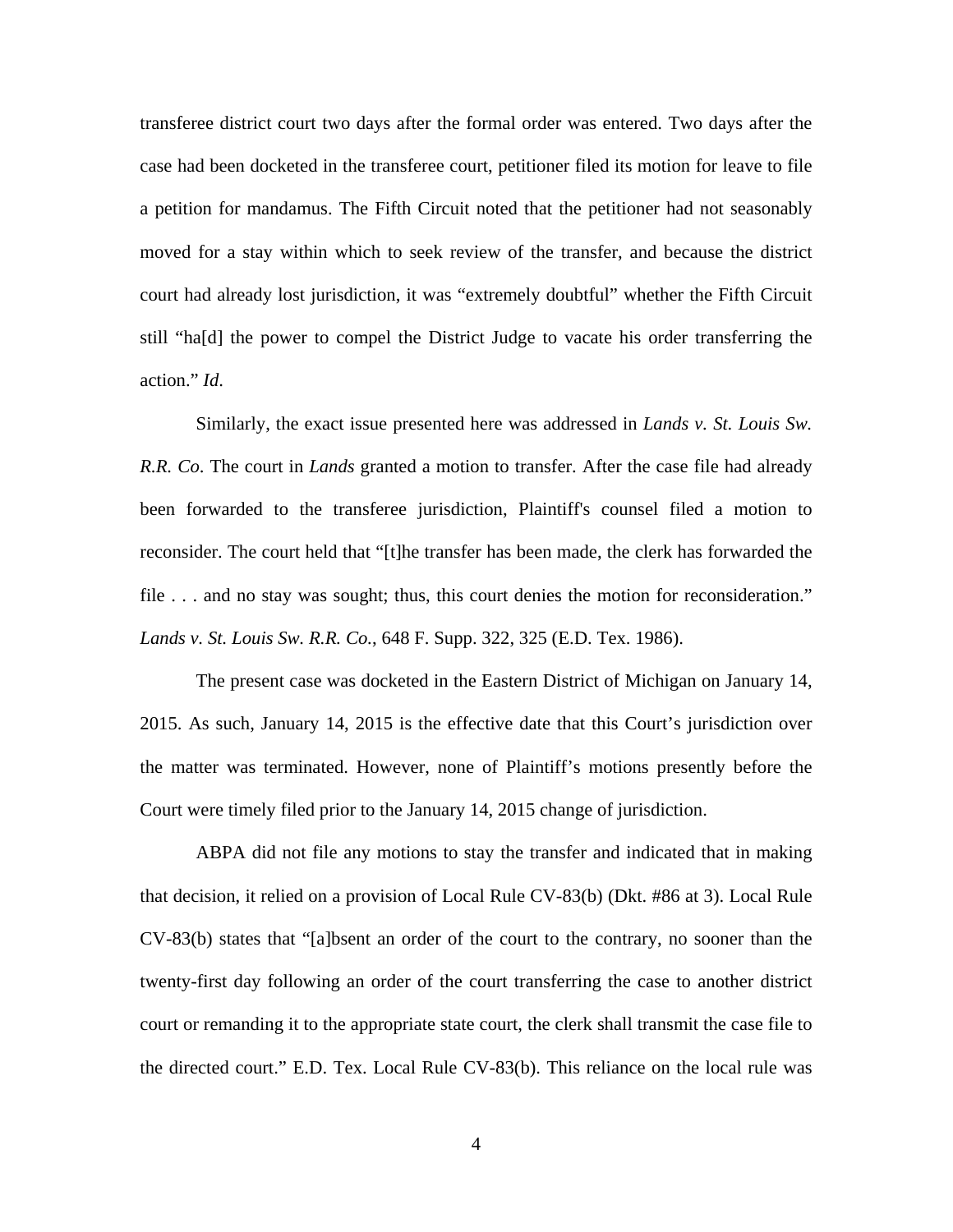misguided, as the undersigned's Memorandum Opinion and Order (Dkt. #62) concludes just such an order, directing the Clerk to transfer this case immediately to the United States District Court for the Eastern District of Michigan.

Local Rule CV-83(b) provides that "[i]f a timely motion for reconsideration of the order of transfer or remand has been filed, the clerk shall delay . . . transferring the file until the court has ruled on the motion for reconsideration." Alternatively, Ford "offered to stipulate to a stay of the proceedings in response to the ABPA's expressed intention to challenge the Transfer Order." (Dkt. #89 at 3). Had ABPA opted to timely file a motion to stay the transfer or a motion for reconsideration, the transfer of the jurisdiction to the Eastern District of Michigan would have at minimum been delayed long enough to consider such a motion. Instead, ABPA allowed the transfer of jurisdiction to occur before filing any motion with this Court.

The result of this case is straightforward. As was stated in *Lands*, "[t]he transfer has been made, the clerk has forwarded the file . . . and no stay was sought;" thus, this Court denies the motions before it. *Lands*, 648 F. Supp. at 325.

#### **CONCLUSION**

 It is therefore **ORDERED** that Plaintiff's Motion to Re-Transfer Case and/or Court File (Dkt. #66) is hereby **DENIED**.

 It is further **ORDERED** that Plaintiff's Sealed Motion for Reconsideration of Order of Transfer (Dkt. #69) is hereby **DENIED**.